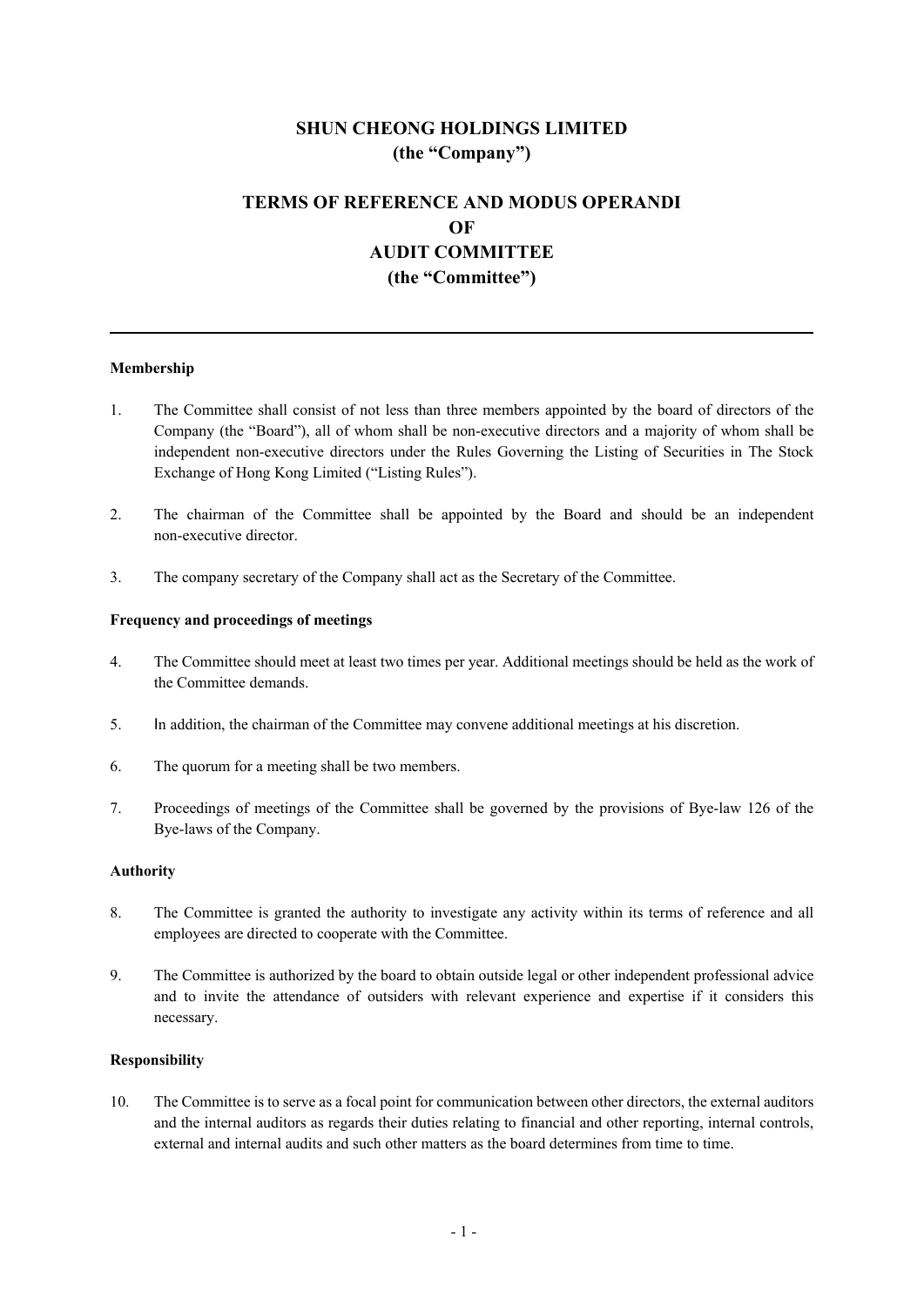11. The Committee is to assist the board in fulfilling its responsibilities by providing an independent review and supervision of financial reporting, by satisfying themselves as to the effectiveness of the internal controls of the Company and its subsidiaries (the "Group"), and as to the adequacy of the external and internal audits.

## **Duties, powers and functions**

- 12. The Committee is to:
	- (a) consider the appointment of the external auditors, the performance of the external auditors, the audit fee, and any questions of resignation or dismissal;
	- (b) review with the Group's management, external auditors and internal auditors (if appointed), the adequacy of the group's policies and procedures regarding internal controls (including financial, operational and compliance controls) and any statement by the directors to be included in the annual accounts prior to endorsement by the board;
	- (c) have familiarity with the financial reporting principles and practices applied by the Group in preparing its financial statements;
	- (d) prior to its commencement, review the scope of the external audit, including the engagement letter. The Committee should understand the factors considered by the external auditors in determining their audit scope. The external auditors' fees is to be negotiated by management, and presented to the Committee for review and approval annually;
	- (e) review the annual and interim financial reports prior to approval by the Board, with particular focus on:
		- (i) any changes in accounting policies and practices;
		- (ii) major judgmental areas;
		- (iii) significant adjustments resulting from the audit;
		- (iv) the going concern assumption and any qualifications;
		- (v) compliance with accounting and auditing standards; and
		- (vi) compliance with the listing requirements of The Stock Exchange of Hong Kong Limited and legal requirements;
	- (f) evaluate the cooperation received by the external auditors, including their access to all requested records, data and information; obtain the comments of management regarding the responsiveness of the external auditors to the group's needs; inquire of the external auditors as to whether there have been any disagreements with management which if not satisfactorily resolved would result in the issue of a qualified report on the group's financial statements;